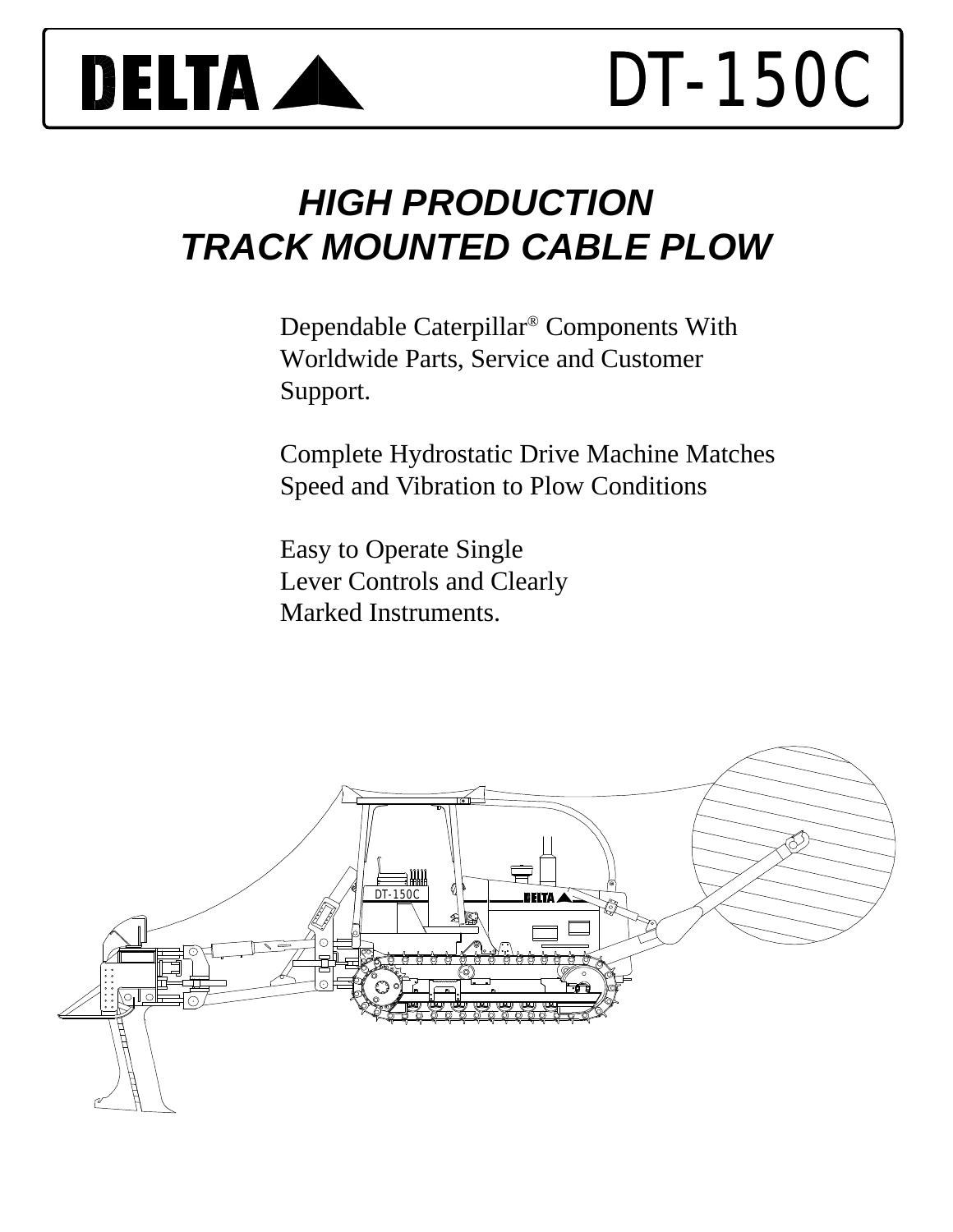# **BASIC TRACTOR**

### *ENGINE*

Make and Model Cat<sup>®</sup> 3116T DITA Turbo Type of Fuel No. 2 Diesel No. of Cylinders 6 cylinder inline Bore and Stroke 4.13" x 5.0" Compression Ratio 17:1 Fuel Induction **Direct Injection** 

Horsepower 177 h.p. Max Torque 480 ft. lbs

Displacement 6.6 liters (403 cubic in.) Fuel Supply **Indiv. Adjustment Free** injectors Air Cleaner **Dry Type, Replaceable Dual** Elements Oil Filter Full Flow, spin on type Lubrication Pressure Lubrication Cooling System, hyd. Heavy Duty Air to Oil Cooler.

#### *POWERTRAIN*

A powerful 6 cylinder Cat® 3116 turbocharged engine drives the Delta Machine closed loop hydrostatic system which provides smooth turns dynamic braking and smooth modulation for steering and directional control.

#### *DELTA HYDROSTATIC DRIVE SYSTEM*

The Cat 3116 $^\circledR$  engine provides torque to the pumps through the pump drive gear box. The pump drive is directly coupled to the engine. Four pumps are driven to provide oil for the ground drives, the mower, the implement cylinders and the brake-clutch steering controls. The variable displacement piston pump develops flow through heavy duty hoses to the variable displacement motor. The motor is coupled to a two speed gear box. This unique combination, controlled by single lever phasing system, provides precise control for speed and torque. Maximum system pressure is controlled through a pressure limiting valve in combination with the pump.

### *STEERING AND BRAKING*

Hydraulically released, multiple disc dry clutches and self energizing brake band. Two pedal design is standard. Partially depressing left or right pedal slows that track, causing machine to turn smoothly in that direction. Mechanically activated parking brake can lock one or both tracks. A toggle switch on the dash, in conjunction with depressed foot pedal(s), activates the parking brake.

### *FINAL DRIVES*

Double Reduction final drive of spur and planetary gears minimize transmission of shocks to powertrain components. Segmented sprocket rims are bolt-on type for easy replacement in the field.

### *FILTRATION*

Four high capacity 10-micron, full flow spin-on replaceable element filters service the hydraulic system.

#### *TRAVEL SPEED/ DRAWBAR PULL*

| Gear  | Speed       | Max. Pull   |
|-------|-------------|-------------|
| L o w | $0-2.5$ mph | 48,000 lbs. |
| High  | $0.5.8$ mph | 18,000 lbs. |

#### *COOLING SYSTEM*

A large diameter fan and full length, water-cooled cylinders combine with excellent thermal efficiency, minimize heat rejection to prevent overheating, and thereby promote long engine life.

#### *UNDERCARRIAGE* •LGP MODEL 6 roller frame LGP arrangement

Low ground pressure LGP undercarriage offers a wider and longer track, increasing ground contact area for optimum flotation and greater stability on sloping terrain. The track is sealed and lubricated. Three ring seals work in combination to retain lubricant which reduces pin and bushing wear. This reduces maintenance costs in most material conditions. Standard hydraulic track adjusters are protected under roller frame guards. Standard two piece master link and segmented sprockets reduce maintenance costs and time. Box section roller frame is non-oscillating to resist torsional stress providing stability to the undercarriage, idlers and carrier rollers. The rollers are sealed for excellent wear life.

### *DELTA VIBRATORY PLOW CONTROLS*

At the operator's fingertips are controls for six functions:

- 1) Cable reel raise and lower 4) Plow steering
	-
- 2) Plow arm lift and lower 5) Plow attitude
- 
- 3) Plow swing extending the control of the Shaker speed

Controls for plow steering and plow arm swing allow the plow to be offset 55" off of the tractor centerline, allowing the operator to easily position the plow blade for precision cable placement. Shaker speed can be controlled from zero (0) to 1200 rpm to match vibratory power to plowing conditions for maximum plowing efficiency. Controls for plow blade attitude gives the operator a much greater degree of control over the blade depth when the plow encounters terrain with radical elevation changes. The operator is able to follow the ground contour with the blade attitude and easily maintain a constant cover depth. A more constant plowing depth results in smoother plowing and reduced ground cleanup.

## *HYDRAULIC COMPONENTS*

Hydraulic valves, pumps and all hose routing is completely enclosed within the sheet metal of the tractor.

- 1 Piston Pump 62 gpm @ 5,500 psi
- 
- 
- 1 Piston Pump 31 gpm @ 5,500 psi 1 Gear Pump 14 gpm @ 2,500 psi 1 Gear Pump 6 gpm @ 2,500 psi